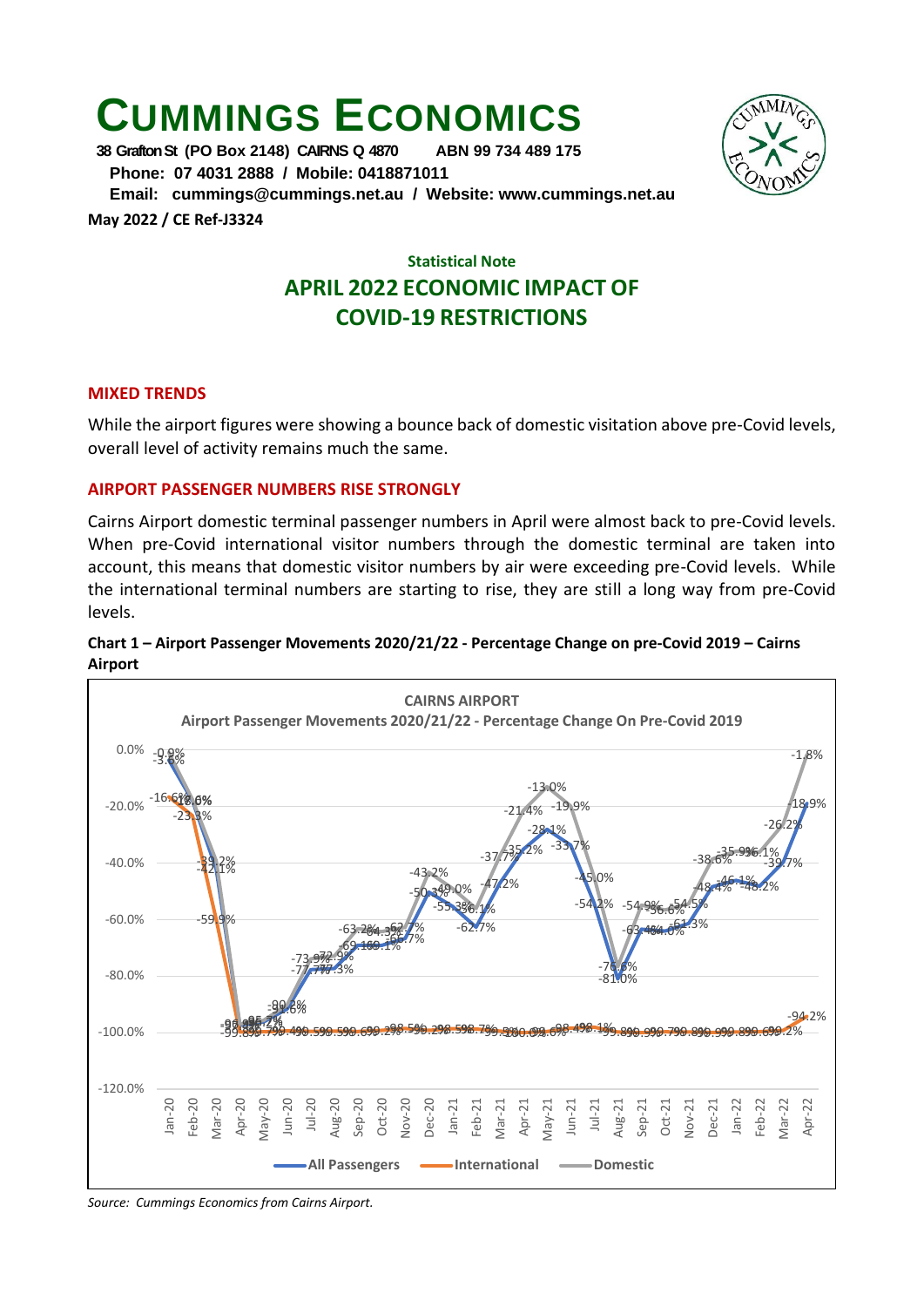#### **SINGLE TOUCH PAYROLL – JOBS INDEX – STEADY**

The Payroll Jobs Index shows some minor weakness in April. This is likely to be due to a normal small fall associated with Easter.

**Chart 2 – Single Touch Payroll – Jobs Index, Cairns SA4 Region & Australia-Wide**



*Source: Cummings Economics from Australian Bureau of Statistics.*

![](_page_1_Picture_6.jpeg)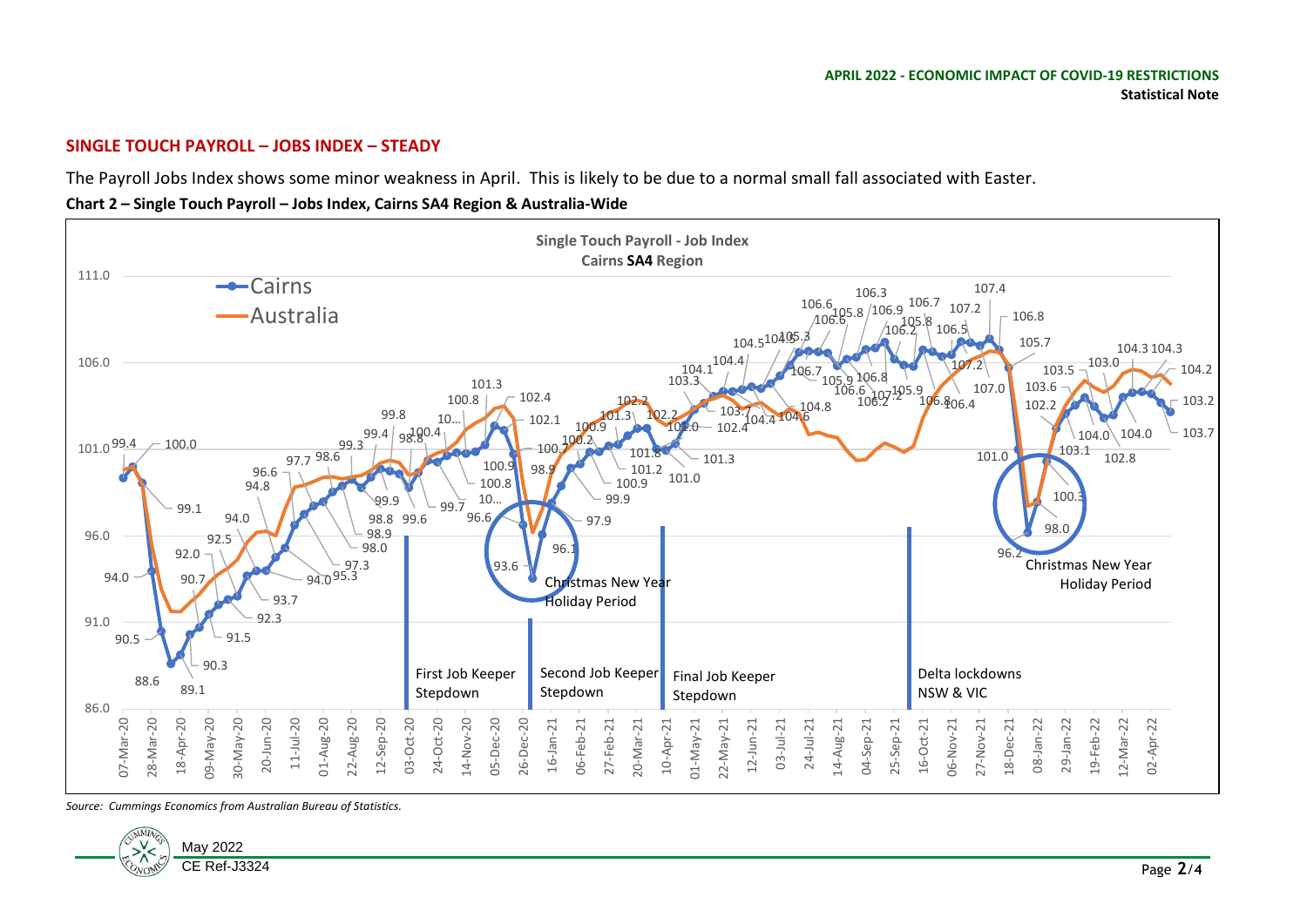#### **JOBSEEKER NUMBERS STILL MARGINALLY ABOVE PRE-COVID LEVELS**

JobSeeker numbers have been drifting down marginally but remain slightly above pre-Covid levels.

#### **Table 1 – Numbers Receiving JobSeeker & Youth Allowance (Other)**

| <b>Period</b>     | Cairns <sup>(1)</sup> | Cairns SA4 Region <sup>(2)</sup> |
|-------------------|-----------------------|----------------------------------|
| March 2020        | 9,256                 | 15,617                           |
| April 2020        | 14,433                | 23,100                           |
| May 2020          | 16,181                | 26,243                           |
| <b>June 2020</b>  | 15,871                | 25,765                           |
| <b>July 2020</b>  | 15,476                | 25,007                           |
| August 2020       | 15,234                | 24,553                           |
| September 2020    | 14,651                | 23,691                           |
| October 2020      | 14,042                | 22,271                           |
| November 2020     | 13,661                | 21,856                           |
| December 2020     | 14,153                | 22,818                           |
| January 2021      | 13,380                | 21,545                           |
| February 2021     | 13,235                | 21,432                           |
| <b>March 2021</b> | 12,824                | 20,829                           |
| April 2021        | 11,526                | 18,998                           |
| May 2021          | 11,258                | 18,547                           |
| June 2021         | 10,588                | 17,606                           |
| <b>July 2021</b>  | 9,851                 | 16,503                           |
| August 2021       | 9,092                 | 16,904                           |
| September 2021    | 9,930                 | 16,627                           |
| October 2021      | 9,791                 | 16,318                           |
| November 2021     | 9,654                 | 16,184                           |
| December 2021     | 10,285                | 17,278                           |
| January 2022      | 9,728                 | 16,428                           |
| February 2022     | 9,702                 | 16,436                           |
| March 2022        | 9,449                 | 15,920                           |
| April 2022        | 9,291<br>$\sim$       | 15,767                           |

*Source: Cummings Economics from Australian Department of Social Services.*

Note <sup>(2)</sup>: Cairns, Cassowary Coast, Tablelands, Mareeba, Douglas.

#### **Chart 3 – Numbers Receiving JobSeeker & Youth Allowance (Other) Payments, Cairns SA4 Region**

![](_page_2_Figure_8.jpeg)

*Source: Cummings Economics from Australian Department of Social Services.*

![](_page_2_Figure_10.jpeg)